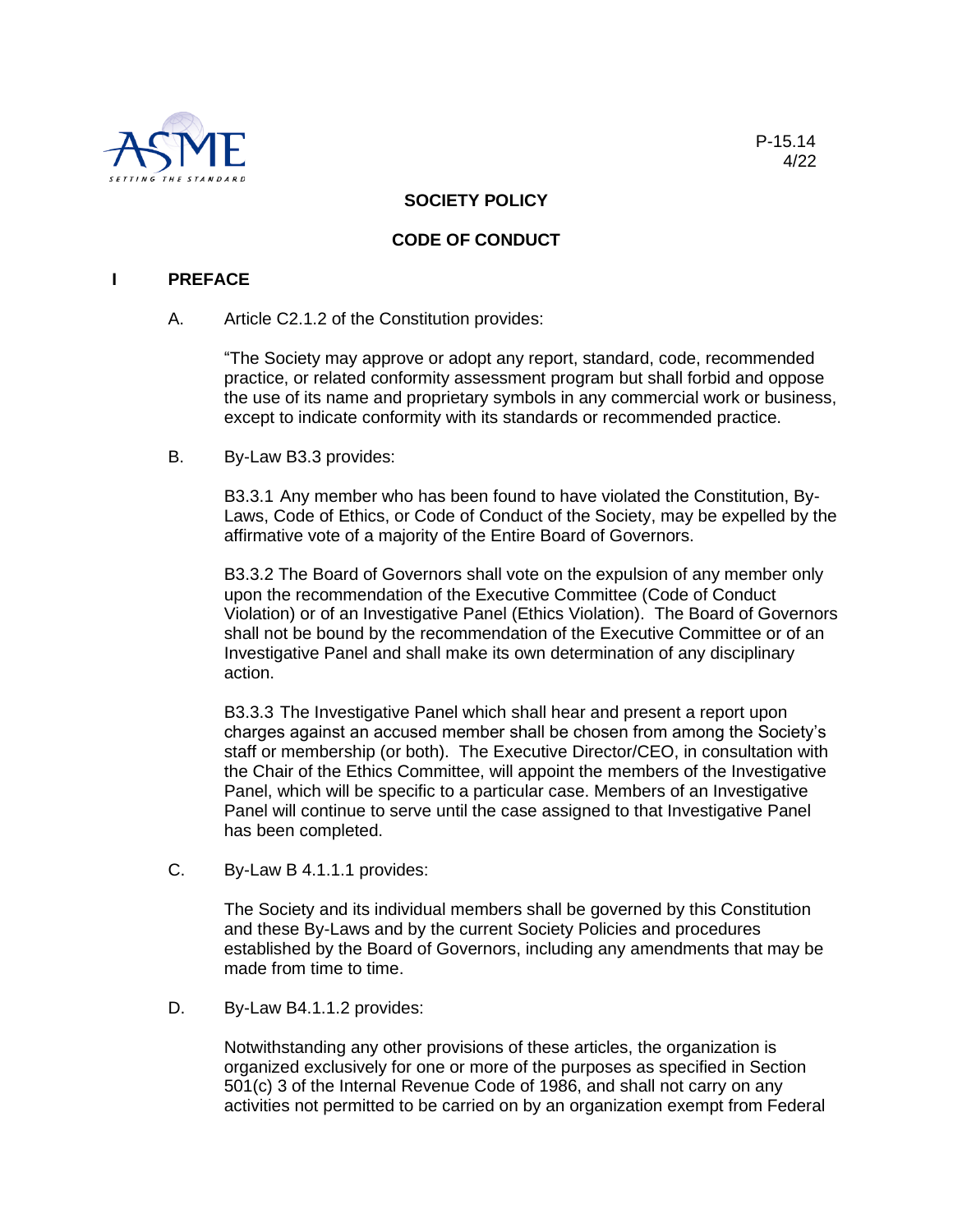income tax under IRC 501(c) 3 or corresponding provisions of any subsequent Federal tax laws.

E. By-Law B4.1.5 provides:

Any officer of the Society or member of any sector, board, committee, or other unit of the Society appointed or elected by the Board of Governors or by any unit of the Society may be removed or suspended from such office or membership in the unit by the Board of Governors for cause (which shall include, without limitation, violations of fiduciary duty, racial or other improper discrimination, sexual harassment and defamation).

An Elected Governor, who is elected by the corporate membership may be removed for cause only by the vote of the corporate membership, but their authority to act as such officer or member may be suspended by the Board of Governors for cause. Appointed Governors may be removed or suspended for cause by the Board of Governors without a vote of the corporate membership.

Any officer of the Society or member of such sector, board, committee or other unit of the Society may be removed for cause by the Board of Governors by an affirmative vote of a majority of the Entire Board of Governors. Any officer of the Society or member of such sector, board, committee or other unit of the Society may be suspended for cause by an affirmative vote of a majority of the Entire Board of Governors.

Written notice shall be given to the person to be removed or suspended for cause as early as practicable and in any event at least five days before any action is to be taken by the Board of Governors. The person to be removed or suspended for cause shall be given an opportunity to present a defense to the Board of Governors.

F. By-Law B4.4.10 provides:

"No part of net earnings of the organization shall inure to the benefit of any member, trustee, director, officer of the organization, or any private individual (except that reasonable compensation may be paid for services rendered to the organization) and no member, trustee, officer of the organization or any private individual shall be entitled to share in the distribution of any of the organization's assets on dissolution of the organization."

G. Policy 12.15 III A. provides:

ASME's intellectual property must be protected, regulated and maintained, no matter how widely information is distributed, in print, electronically, or otherwise.

H. Policy 15.7.10 provides:

"Engineers who are members of the Society shall abide by the Constitution, By-Laws, and Policies of the Society, and they shall disclose knowledge of any matter involving another member's alleged violation of the Policies of the Society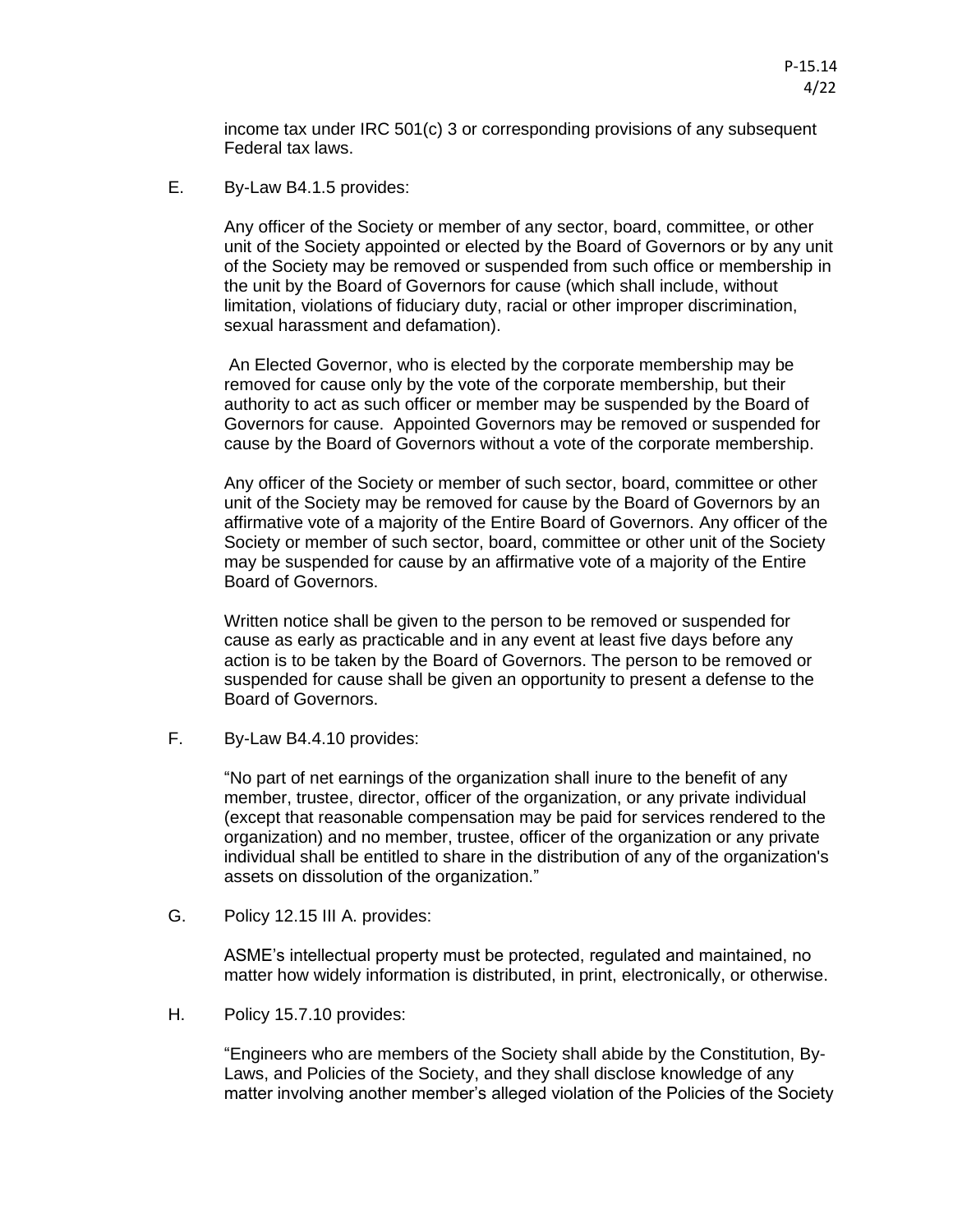in a prompt, complete and truthful manner to either the Executive Director/CEO or any member of the Executive Committee of the Board of Governors or ASME Human Resources who shall promptly notify the full Executive Committee. The Executive Committee shall initially determine whether the alleged conduct shall be addressed through this Policy or Policy 15.4 "Ethical Conduct Violation Procedures" or Policy 15.8 "Conflicts of Interest" or Policy 15.9 "Policy Against Discrimination (Including Discriminatory Harassment) – Members" or Policy 15.14 "Code of Conduct." There may be situations where actions are taken pursuant to one or more Society Policies.

### **II PURPOSE**

- A. To address how the Society expects its members, wherever located, to conduct themselves in their interaction with other members, staff and the public.
- B. There are instances where immediate action must be taken in order to protect the Society, its members, its staff, as well as third parties.
- C. It is the intent of this policy to memorialize certain core Society values including integrity, honesty, fairness, openness, respect and responsibility.

## **III POLICY**

- A. No member shall engage in any of the following activity:
	- 1. Authorize the use for the benefit of any person or entity the name, emblem, trademark, service marks or other intellectual property of the Society, except in conformance with the Society Policy.
	- 2. Accept or seek on behalf of any person, any financial advantage or gain other than nominal value offered as a result of the member's affiliation with the Society.
	- 3. Engage in harassing behavior directed at members or staff. Examples of such conduct include, but are not limited to, racial or ethnic slurs or threatening, intimidating or hostile acts directed at a particular sex or religion or directed at an individual because of his or her national origin, sexual orientation or color. Harassment may also include repeated attempts to coerce staff or volunteers to take actions in conflict with the decisions of the Board of Governors, the Executive Director/CEO or the Society's Constitution, By-Laws, or Policies. Harassment does not require intent to offend.
	- 4. Use a present or former position at the Society in order to influence the conduct of the Society in such a way as to confer any benefit financial or otherwise on any person, corporation or entity in which the individual has a significant interest or affiliation.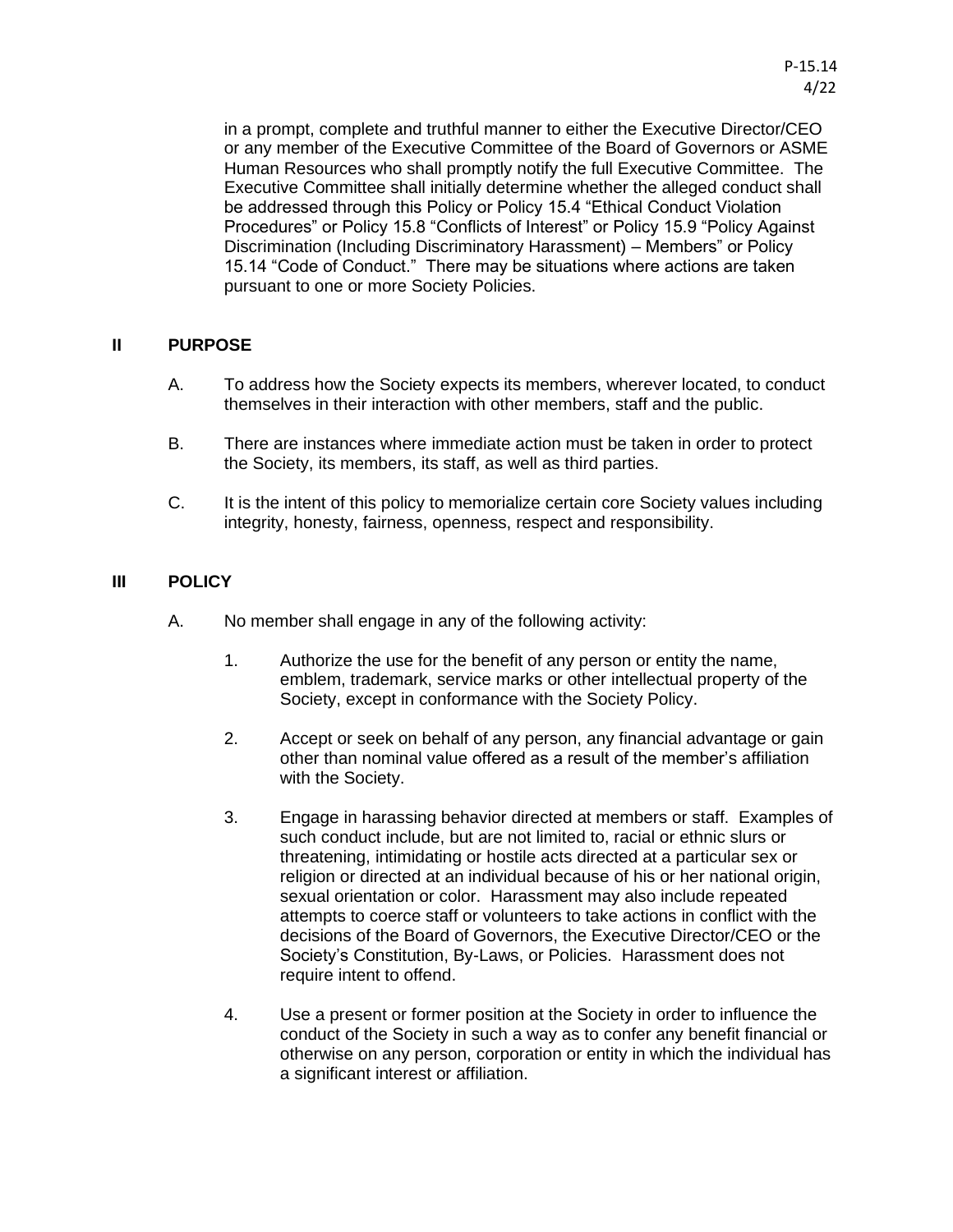- 5. Use one's position in the Society to promote the business of one's employer or if self-employed, one's own business. Unless specifically authorized by the Society, no member may use the Society's name, trademarks, logos or other identifying material on their business cards.
- 6. Retaliate against any employee or member who raises a concern or complaint to the appropriate authority relating to a violation of this Policy, the Society Code of Ethics, Conflict of Interest or Whistleblower Policies.
- 7. Promise or commit funds of the Society to a third-party except as permitted by Society By-Laws and Policies.
- 8. Commit any act or failure to act that is in violation of any law, regulation or other legal duty in all countries that ASME engages in activities.
- 9. Fail to comply with ASME's Constitution, By-Laws and Policies.
- 10. Fail to protect confidential information belonging to the Society that is properly marked, otherwise indicated, or understood to be confidential, and personal information belonging to ASME members, employees and other persons.
- 11. Agree to fix prices or reduce price competition through allocation of customers or markets, manipulate bids in any competitive bidding process, or engage in any other acts that result in restraint of trade.
- 12. Misuse or infringe the intellectual property of others.

### **IV ENFORCEMENT**

- A. Any alleged violation of this Code of Conduct shall be reported to either the Executive Director/CEO or any member of the Executive Committee of the Board of Governors or ASME Human Resources who shall promptly notify the full Executive Committee. The Executive Committee shall initially determine whether the alleged conduct shall be addressed through this Policy or Policy 15.4 "Ethical Conduct Violation Procedures" or Policy 15.7 "Ethics" or Policy 15.8 "Conflicts of Interest" or Policy 15.9 "Policy Against Discrimination (Including Discriminatory Harassment) – Members". There may be situations where actions are taken pursuant to one or more Society Policies.
- B. If the Executive Committee decides to proceed pursuant to this Policy the Executive Committee shall notify the member in writing of the conduct alleged as constituting a violation. The accused member shall be permitted to submit a written reply to the accusations. The written reply should be submitted to the Executive Director/CEO within ten business days.
- C. When a violation of this policy is reported to the Executive Committee, the Executive Committee after conducting an appropriate investigation, may at its discretion: